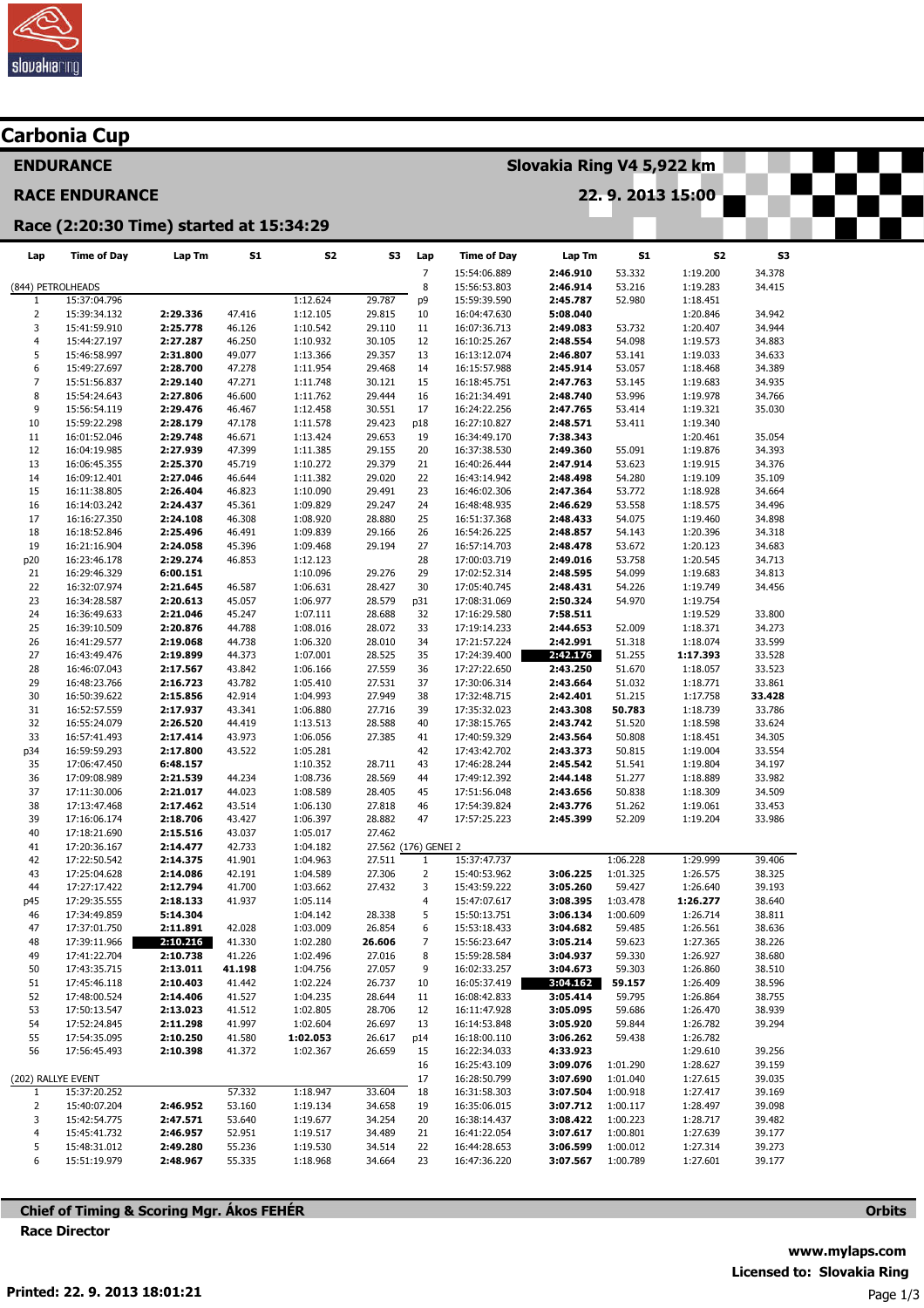

|                                         | Carbonia Cup                 |                      |                      |                      |                       |                     |                              |                           |                      |                      |                  |  |  |
|-----------------------------------------|------------------------------|----------------------|----------------------|----------------------|-----------------------|---------------------|------------------------------|---------------------------|----------------------|----------------------|------------------|--|--|
|                                         | <b>ENDURANCE</b>             |                      |                      |                      |                       |                     |                              | Slovakia Ring V4 5,922 km |                      |                      |                  |  |  |
|                                         | <b>RACE ENDURANCE</b>        |                      |                      |                      | 22.9.2013 15:00       |                     |                              |                           |                      |                      |                  |  |  |
| Race (2:20:30 Time) started at 15:34:29 |                              |                      |                      |                      |                       |                     |                              |                           |                      |                      |                  |  |  |
| Lap                                     | <b>Time of Day</b>           | Lap Tm               | <b>S1</b>            | S <sub>2</sub>       | S3                    | Lap                 | <b>Time of Day</b>           | Lap Tm                    | S1                   | S2                   | S3               |  |  |
| 24                                      | 16:50:44.073                 | 3:07.853             | 1:00.153             | 1:28.074             | 39.626                | 43                  | 17:53:22.937                 | 3:08.081                  | 58.759               | 1:30.927             | 38.395           |  |  |
| 25                                      | 16:53:51.104                 | 3:07.031             | 1:00.466             | 1:27.599             | 38.966                | 44                  | 17:56:27.496                 | 3:04.559                  | 58.754               | 1:27.234             | 38.571           |  |  |
| 26                                      | 16:56:59.270                 | 3:08.166             | 1:01.041             | 1:27.825             | 39.300                | 45                  | 17:59:30.519                 | 3:03.023                  | 58.737               | 1:26.507             | 37.779           |  |  |
| 27                                      | 17:00:06.833                 | 3:07.563             | 1:00.916             | 1:28.427             | 38.220                |                     |                              |                           |                      |                      |                  |  |  |
| 28                                      | 17:03:13.806                 | 3:06.973             | 1:00.579             | 1:27.260             | 39.134 (172) D+Z TEAM |                     |                              |                           |                      |                      |                  |  |  |
| 29<br>30                                | 17:06:20.568<br>17:09:26.889 | 3:06.762<br>3:06.321 | 1:00.708<br>1:00.394 | 1:27.201<br>1:27.189 | 38.853<br>38.738      | 1<br>$\overline{2}$ | 15:37:48.126<br>15:41:01.498 | 3:13.372                  | 1:07.741<br>1:03.676 | 1:29.949<br>1:30.447 | 40.205<br>39.249 |  |  |
| 31                                      | 17:12:36.373                 | 3:09.484             | 1:01.282             | 1:28.754             | 39.448                | 3                   | 15:44:09.434                 | 3:07.936                  | 1:01.082             | 1:27.946             | 38.908           |  |  |
| p32                                     | 17:15:53.699                 | 3:17.326             | 1:02.854             | 1:32.661             |                       | 4                   | 15:47:22.215                 | 3:12.781                  | 1:02.632             | 1:30.648             | 39.501           |  |  |
| 33                                      | 17:20:06.973                 | 4:13.274             |                      | 1:29.545             | 39.725                | 5                   | 15:50:35.023                 | 3:12.808                  | 1:03.292             | 1:30.400             | 39.116           |  |  |
| 34                                      | 17:23:17.275                 | 3:10.302             | 1:01.338             | 1:29.777             | 39.187                | 6                   | 15:53:46.319                 | 3:11.296                  | 1:01.546             | 1:29.935             | 39.815           |  |  |
| 35                                      | 17:26:26.648                 | 3:09.373             | 1:01.210             | 1:28.841             | 39.322                | $\overline{7}$      | 15:56:56.455                 | 3:10.136                  | 1:01.293             | 1:29.965             | 38.878           |  |  |
| 36                                      | 17:29:38.099                 | 3:11.451             | 1:01.083             | 1:28.828             | 41.540                | 8                   | 16:00:03.360                 | 3:06.905                  | 1:00.837             | 1:27.190             | 38.878           |  |  |
| 37                                      | 17:32:46.835                 | 3:08.736             | 1:00.910             | 1:28.778             | 39.048                | 9                   | 16:03:10.776                 | 3:07.416                  | 1:00.439             | 1:28.133             | 38.844           |  |  |
| 38<br>39                                | 17:35:55.131<br>17:39:03.027 | 3:08.296<br>3:07.896 | 1:00.486<br>1:00.551 | 1:28.538<br>1:28.398 | 39.272<br>38.947      | 10<br>p11           | 16:06:17.075<br>16:09:25.407 | 3:06.299<br>3:08.332      | 1:00.220<br>1:00.333 | 1:27.396<br>1:28.524 | 38.683           |  |  |
| 40                                      | 17:42:11.408                 | 3:08.381             | 1:00.772             | 1:28.448             | 39.161                | 12                  | 16:13:58.751                 | 4:33.344                  |                      | 1:32.030             | 39.523           |  |  |
| 41                                      | 17:45:19.647                 | 3:08.239             | 1:00.641             | 1:28.569             | 39.029                | 13                  | 16:17:11.385                 | 3:12.634                  | 1:02.932             | 1:30.078             | 39.624           |  |  |
| 42                                      | 17:48:28.937                 | 3:09.290             | 1:00.773             | 1:29.382             | 39.135                | 14                  | 16:20:23.365                 | 3:11.980                  | 1:02.927             | 1:29.984             | 39.069           |  |  |
| 43                                      | 17:51:36.469                 | 3:07.532             | 1:00.421             | 1:28.066             | 39.045                | 15                  | 16:23:33.457                 | 3:10.092                  | 1:01.686             | 1:29.378             | 39.028           |  |  |
| 44                                      | 17:54:44.105                 | 3:07.636             | 1:00.569             | 1:28.254             | 38.813                | 16                  | 16:26:56.637                 | 3:23.180                  | 1:15.006             | 1:29.283             | 38.891           |  |  |
| 45                                      | 17:57:51.825                 | 3:07.720             | 1:00.546             | 1:28.079             | 39.095                | 17                  | 16:30:06.090                 | 3:09.453                  | 1:01.166             | 1:29.590             | 38.697           |  |  |
|                                         |                              |                      |                      |                      |                       | 18                  | 16:33:14.043                 | 3:07.953                  | 1:00.052             | 1:29.107             | 38.794           |  |  |
| (179) ACI RACING                        |                              |                      |                      |                      |                       | 19                  | 16:36:20.107                 | 3:06.064                  | 59.652               | 1:27.924             | 38.488           |  |  |
| 1<br>$\overline{2}$                     | 15:37:47.509<br>15:41:02.957 | 3:15.448             | 1:05.466<br>1:03.952 | 1:30.895<br>1:30.305 | 40.079<br>41.191      | 20<br>21            | 16:39:27.248<br>16:42:33.678 | 3:07.141<br>3:06.430      | 1:00.059<br>59.966   | 1:28.539<br>1:27.825 | 38.543<br>38.639 |  |  |
| 3                                       | 15:44:16.287                 | 3:13.330             | 1:03.349             | 1:29.876             | 40.105                | p22                 | 16:45:39.042                 | 3:05.364                  | 1:00.455             | 1:28.005             |                  |  |  |
| $\overline{4}$                          | 15:47:29.494                 | 3:13.207             | 1:03.951             | 1:29.258             | 39.998                | 23                  | 16:50:02.734                 | 4:23.692                  |                      | 1:28.199             | 39.196           |  |  |
| 5                                       | 15:50:42.260                 | 3:12.766             | 1:03.189             | 1:29.256             | 40.321                | 24                  | 16:53:10.558                 | 3:07.824                  | 1:00.259             | 1:28.417             | 39.148           |  |  |
| 6                                       | 15:53:52.100                 | 3:09.840             | 1:01.106             | 1:29.132             | 39.602                | 25                  | 16:56:18.579                 | 3:08.021                  | 59.936               | 1:28.650             | 39.435           |  |  |
| $\overline{7}$                          | 15:56:58.629                 | 3:06.529             | 1:00.444             | 1:27.031             | 39.054                | 26                  | 16:59:26.351                 | 3:07.772                  | 1:00.272             | 1:28.489             | 39.011           |  |  |
| 8                                       | 16:00:04.966                 | 3:06.337             | 59.952               | 1:26.937             | 39.448                | 27                  | 17:02:33.897                 | 3:07.546                  | 1:00.128             | 1:27.864             | 39.554           |  |  |
| 9                                       | 16:03:11.247                 | 3:06.281             | 59.640               | 1:27.173             | 39.468                | 28                  | 17:05:41.174                 | 3:07.277                  | 1:00.072             | 1:28.462             | 38.743           |  |  |
| 10<br>$11\,$                            | 16:06:17.877                 | 3:06.630<br>3:06.095 | 1:00.505<br>1:00.096 | 1:27.175<br>1:27.109 | 38.950<br>38.890      | 29<br>30            | 17:08:47.876                 | 3:06.702<br>3:07.972      | 59.653               | 1:27.922             | 39.127<br>39.355 |  |  |
| 12                                      | 16:09:23.972<br>16:12:30.187 | 3:06.215             | 1:00.091             | 1:27.098             | 39.026                | 31                  | 17:11:55.848<br>17:15:02.739 | 3:06.891                  | 1:00.071<br>59.985   | 1:28.546<br>1:27.930 | 38.976           |  |  |
| p13                                     | 16:15:35.781                 | 3:05.594             | 59.872               | 1:27.226             |                       | p32                 | 17:18:10.023                 | 3:07.284                  | 59.841               | 1:28.044             |                  |  |  |
| 14                                      | 16:20:24.011                 | 4:48.230             |                      | 1:29.855             | 39.476                | 33                  | 17:22:28.969                 | 4:18.946                  |                      | 1:27.903             | 38.500           |  |  |
| 15                                      | 16:23:34.030                 | 3:10.019             | 1:01.318             | 1:29.389             | 39.312                | 34                  | 17:25:35.234                 | 3:06.265                  | 59.383               | 1:28.277             | 38.605           |  |  |
| 16                                      | 16:26:43.978                 | 3:09.948             | 1:01.161             | 1:29.548             | 39.239                | 35                  | 17:28:41.216                 | 3:05.982                  | 59.789               | 1:27.587             | 38.606           |  |  |
| 17                                      | 16:29:53.133                 | 3:09.155             | 1:01.200             | 1:27.696             | 40.259                | 36                  | 17:31:46.045                 | 3:04.829                  | 59.196               | 1:27.349             | 38.284           |  |  |
| 18                                      | 16:33:01.611                 | 3:08.478             | 1:00.858             | 1:28.708             | 38.912                | 37                  | 17:34:51.582                 | 3:05.537                  | 59.298               | 1:27.817             | 38.422           |  |  |
| 19                                      | 16:36:09.831                 | 3:08.220             | 1:00.616             | 1:28.811             | 38.793                | 38                  | 17:37:56.469                 | 3:04.887                  | 58.894               | 1:27.593             | 38.400           |  |  |
| 20<br>21                                | 16:39:17.492<br>16:42:25.095 | 3:07.661<br>3:07.603 | 1:00.216<br>1:00.041 | 1:28.401<br>1:28.318 | 39.044<br>39.244      | 39<br>40            | 17:41:01.759<br>17:44:05.660 | 3:05.290<br>3:03.901      | 58.852<br>58.693     | 1:27.799<br>1:26.823 | 38.639<br>38.385 |  |  |
| 22                                      | 16:45:31.290                 | 3:06.195             | 59.940               | 1:27.173             | 39.082                | 41                  | 17:47:11.201                 | 3:05.541                  | 59.078               | 1:28.019             | 38.444           |  |  |
| 23                                      | 16:48:38.323                 | 3:07.033             | 1:00.156             | 1:27.985             | 38.892                | 42                  | 17:50:15.987                 | 3:04.786                  | 58.904               | 1:27.553             | 38.329           |  |  |
| 24                                      | 16:51:44.775                 | 3:06.452             | 59.905               | 1:27.801             | 38.746                | 43                  | 17:53:22.666                 | 3:06.679                  | 58.329               | 1:29.831             | 38.519           |  |  |
| 25                                      | 16:54:51.569                 | 3:06.794             | 1:00.113             | 1:27.771             | 38.910                | 44                  | 17:56:27.073                 | 3:04.407                  | 58.614               | 1:27.476             | 38.317           |  |  |
| p26                                     | 16:57:58.832                 | 3:07.263             | 59.869               | 1:28.015             |                       | 45                  | 17:59:32.452                 | 3:05.379                  | 58.718               | 1:28.349             | 38.312           |  |  |
| 27                                      | 17:04:11.478                 | 6:12.646             |                      | 1:26.209             | 38.297                |                     |                              |                           |                      |                      |                  |  |  |
| 28                                      | 17:07:15.539                 | 3:04.061             | 59.517               | 1:26.075             | 38.469 (174) GENEI 1  |                     |                              |                           |                      |                      |                  |  |  |
| 29                                      | 17:10:20.392<br>17:13:25.823 | 3:04.853             | 1:00.182             | 1:26.196             | 38.475                | 1                   | 15:37:39.147                 |                           | 1:02.411             | 1:26.674             | 38.692           |  |  |
| 30<br>31                                | 17:16:29.508                 | 3:05.431<br>3:03.685 | 1:00.579<br>59.248   | 1:26.279<br>1:26.188 | 38.573<br>38.249      | $\overline{2}$<br>3 | 15:40:43.944<br>15:43:48.615 | 3:04.797<br>3:04.671      | 1:00.049<br>1:00.204 | 1:26.217<br>1:26.066 | 38.531<br>38.401 |  |  |
| 32                                      | 17:19:35.876                 | 3:06.368             | 1:00.990             | 1:26.861             | 38.517                | 4                   | 15:55:22.088                 | 11:33.473                 | 9:27.981             | 1:26.669             | 38.823           |  |  |
| 33                                      | 17:22:41.207                 | 3:05.331             | 59.888               | 1:26.772             | 38.671                | 5                   | 15:58:28.414                 | 3:06.326                  | 59.742               | 1:27.860             | 38.724           |  |  |
| 34                                      | 17:25:45.645                 | 3:04.438             | 59.912               | 1:26.232             | 38.294                | 6                   | 16:01:32.590                 | 3:04.176                  | 58.927               | 1:26.149             | 39.100           |  |  |
| 35                                      | 17:28:49.894                 | 3:04.249             | 1:00.072             | 1:25.690             | 38.487                | $\overline{7}$      | 16:04:36.666                 | 3:04.076                  | 59.384               | 1:26.112             | 38.580           |  |  |
| 36                                      | 17:31:54.332                 | 3:04.438             | 59.727               | 1:26.512             | 38.199                | 8                   | 16:07:40.739                 | 3:04.073                  | 59.211               | 1:26.430             | 38.432           |  |  |
| 37                                      | 17:34:58.339                 | 3:04.007             | 59.123               | 1:26.291             | 38.593                | 9                   | 16:10:48.688                 | 3:07.949                  | 1:01.536             | 1:27.667             | 38.746           |  |  |
| 38                                      | 17:38:01.315                 | 3:02.976             | 58.816               | 1:25.965             | 38.195                | 10                  | 16:13:54.214                 | 3:05.526                  | 59.509               | 1:27.457             | 38.560           |  |  |
| 39                                      | 17:41:03.000                 | 3:01.685             | 58.632               | 1:25.393             | 37.660                | 11                  | 16:16:58.815                 | 3:04.601                  | 59.478               | 1:26.319             | 38.804           |  |  |
| 40                                      | 17:44:06.270                 | 3:03.270             | 58.741               | 1:26.065             | 38.464                | 12                  | 16:20:03.963                 | 3:05.148                  | 59.815               | 1:26.689             | 38.644           |  |  |
| 41<br>42                                | 17:47:11.420<br>17:50:14.856 | 3:05.150<br>3:03.436 | 59.084<br>59.274     | 1:28.055<br>1:26.240 | 38.011<br>37.922      | 13<br>p14           | 16:23:10.138<br>16:26:13.727 | 3:06.175<br>3:03.589      | 59.567<br>59.376     | 1:27.075<br>1:26.340 | 39.533           |  |  |
|                                         |                              |                      |                      |                      |                       |                     |                              |                           |                      |                      |                  |  |  |

Chief of Timing & Scoring Mgr. Ákos FEHÉR Race Director

**Orbits**